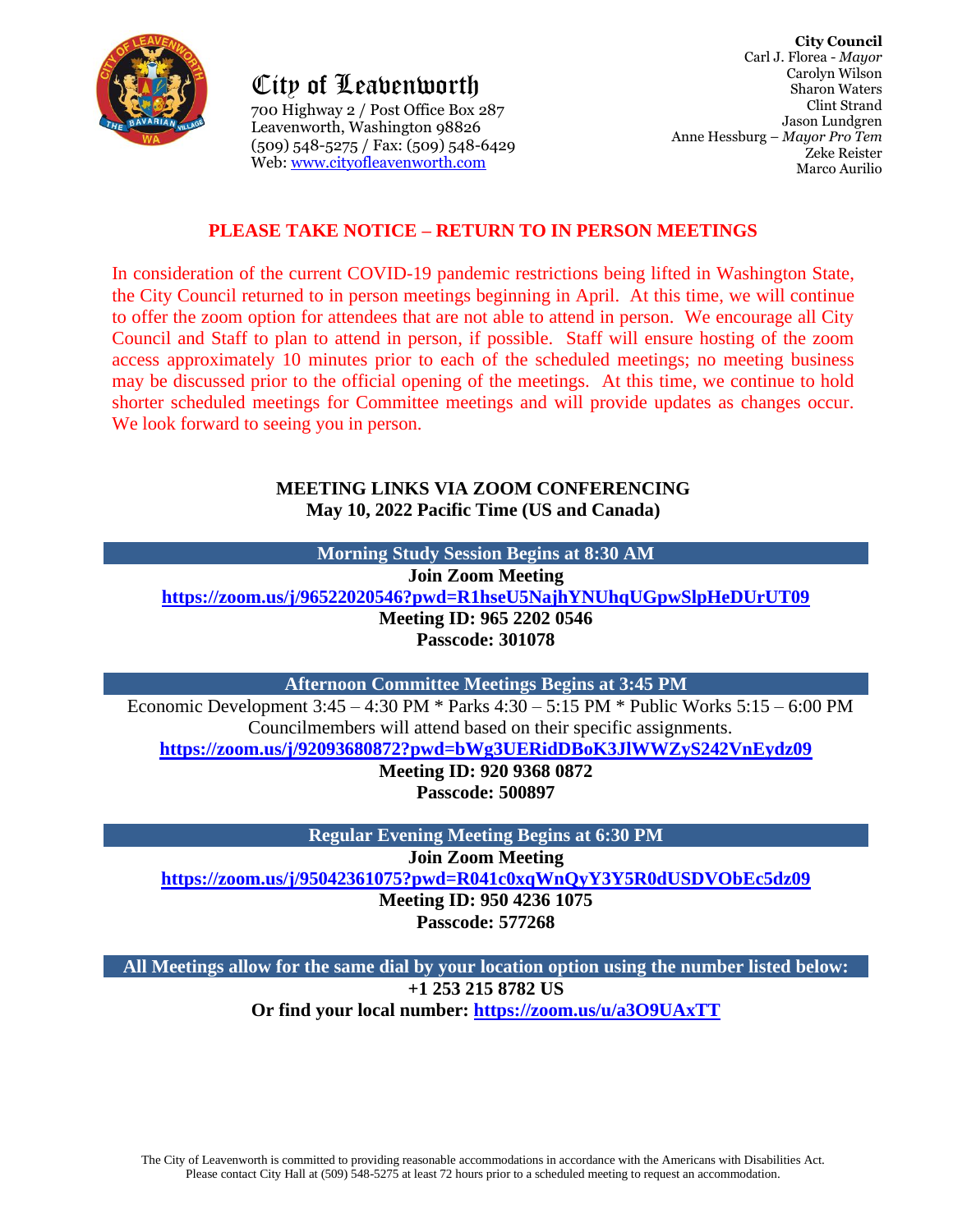## **LEAVENWORTH CITY COUNCIL AGENDA Leavenworth City Hall – Council Chambers May 10, 2022 – 6:30 PM**

# **Call to Order**

## **Flag Salute**

# **Roll Call**

# **Consent Agenda**

- **1.** Approval of Agenda
- **2.** Approval of April 26, 2022 Regular Meeting Minutes
- **3.** April 2022 Payroll \$313,423.54
- **4.** 2022 Claims \$353,951.13
- **5.** PRSA Voucher Request \$81,000.00
- **6.** TIB Complete Streets Grant Award
- **7.** Project Acceptance: Pine Street Phase 1 Ski Hill Drive to Titus Road
- **8.** Special Use Permit Noise: Alpine Lakes Elementary School
- **9.** Professional Services Agreement AHBL Inc. Urban Growth Area Analysis

## **Comments from the Public on Items Not on the Agenda**

## **Public Hearing: Six-Year Transportation Improvement Plan @ 6:30 PM**

#### **Resolutions, Ordinances, Orders, and Other Business**

**10.** Action: Resolution 07-2022 – Six-Year Transportation Improvement Plan

- **11.** Action: Resolution 08-2022 Confirming NIMS Adoption
- **12.** Action: 14<sup>th</sup> Street Project TD&H Supplemental Agreement #3
- 13. Action: 14<sup>th</sup> Street Project RH2 Engineering Construction Inspection Services PSA

## **Councilmember and Committee Reports**

## **Mayor / Administration Reports**

## **Information Items & Future Considerations**

- **14.** Economic Development Committee Agenda Items
- **15.** Parks Committee Agenda Items
- **16.** Public Works Committee Agenda Items
- **17.** Development Services April Report

## **Adjournment**

## **Council Committees – 2 nd Tuesday**

Economic Development 3:45 PM Parks 4:30 PM Public Works 5:15 PM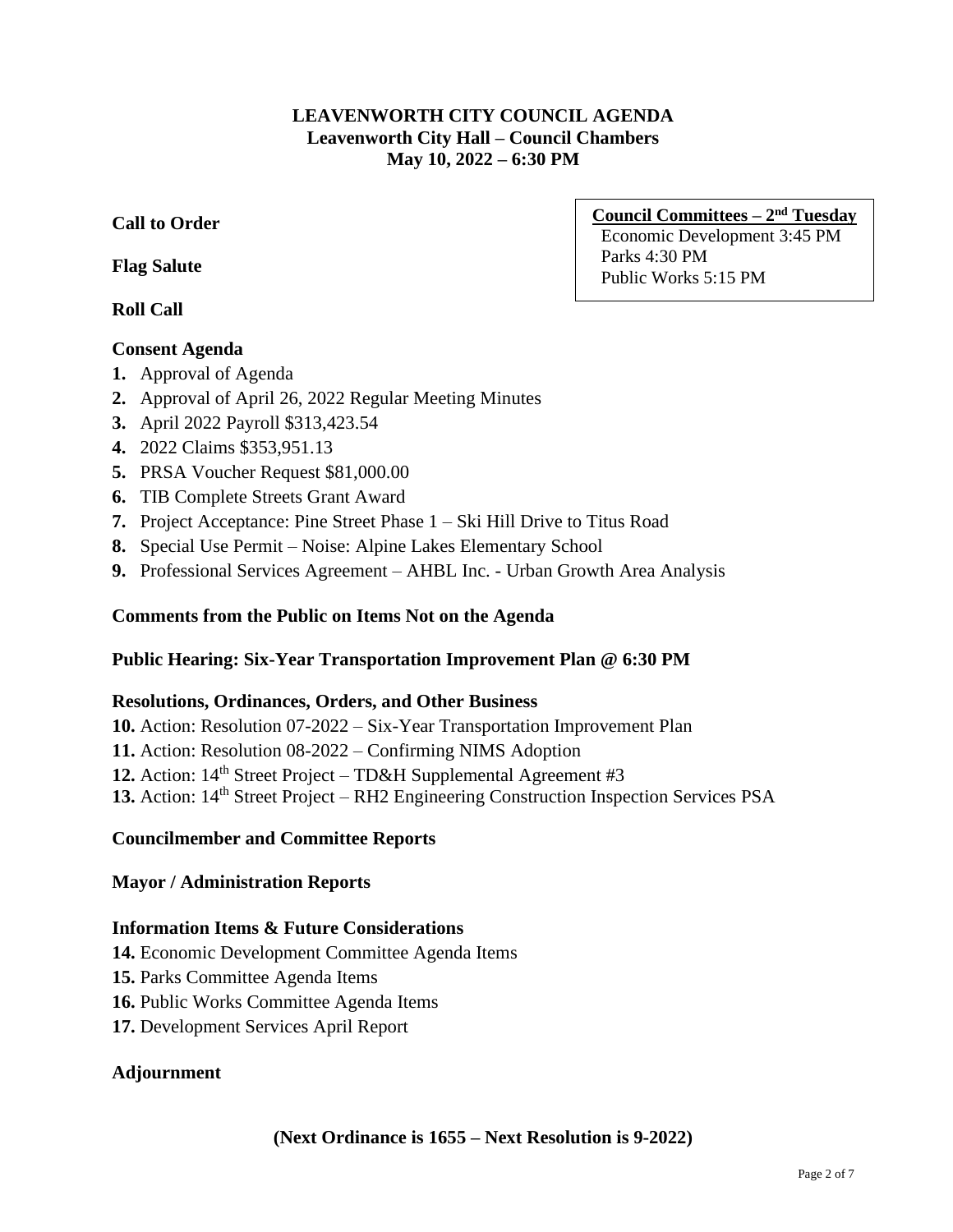## **CONSENT AGENDA ITEMS / REPORTS / PUBLIC HEARING**

## **1. City Council Meeting Agenda:**

This item is included under **TAB 1**.

## **2. Regular Meeting Minutes – 4/26/2022:**

This item is included under **TAB 2**.

#### **3. April 2022 Payroll:**

This item is included under **TAB 3.**

#### **4. 2022 Claims:**

This item is included under **TAB 4.**

#### **5. PRSA Voucher Request**

This item is included under **TAB 5.**

#### **6. TIB Complete Streets Grant Award**

Following a collaboration effort with the Residential Advisory Committee, City Public Works staff sought a Transportation Improvement Board (TIB) Complete Streets nomination focusing on Orchard Street pedestrian improvements. Subsequently, the City was nominated for a Complete Streets award by the Community Transportation Authority of the Northwest and Department of Commerce in late 2021. After submitting workplans to the TIB in amounts ranging from \$50,000 to \$100,000, the TIB ultimately awarded the City a \$75,000 workplan for installing sidewalk along the east side of Orchard Street from Evans Street to Birch Street. The proposed TIB grant agreement, if approved, will formally award the City \$75,000 in Complete Streets grant funds for constructing a portion of sidewalk improvements for Orchard Street.

The following items are included under **TAB 6:**

- Complete Streets Award Grant Agreement
- Complete Streets Workplan
- TIB Award Letter

## **7. Project Acceptance: Pine Street Phase 1 – Ski Hill Drive to Titus Road**

In June of 2019, Strider Construction Co., Inc. began the reconstruction of Pine Street from Ski Hill Drive to Titus Road. This was Phase 1 of the Pine Street Reconstruction Project. The work was physically completed on January 1, 2020 and accepted by the Engineer on January 30, 2020. The initial construction bid was \$1,862,522 and the final contract price was \$1,905,887. Due to staff changes and technology challenges in early 2020, project close-out documents were never fully completed and the project was never accepted by the City Council as complete.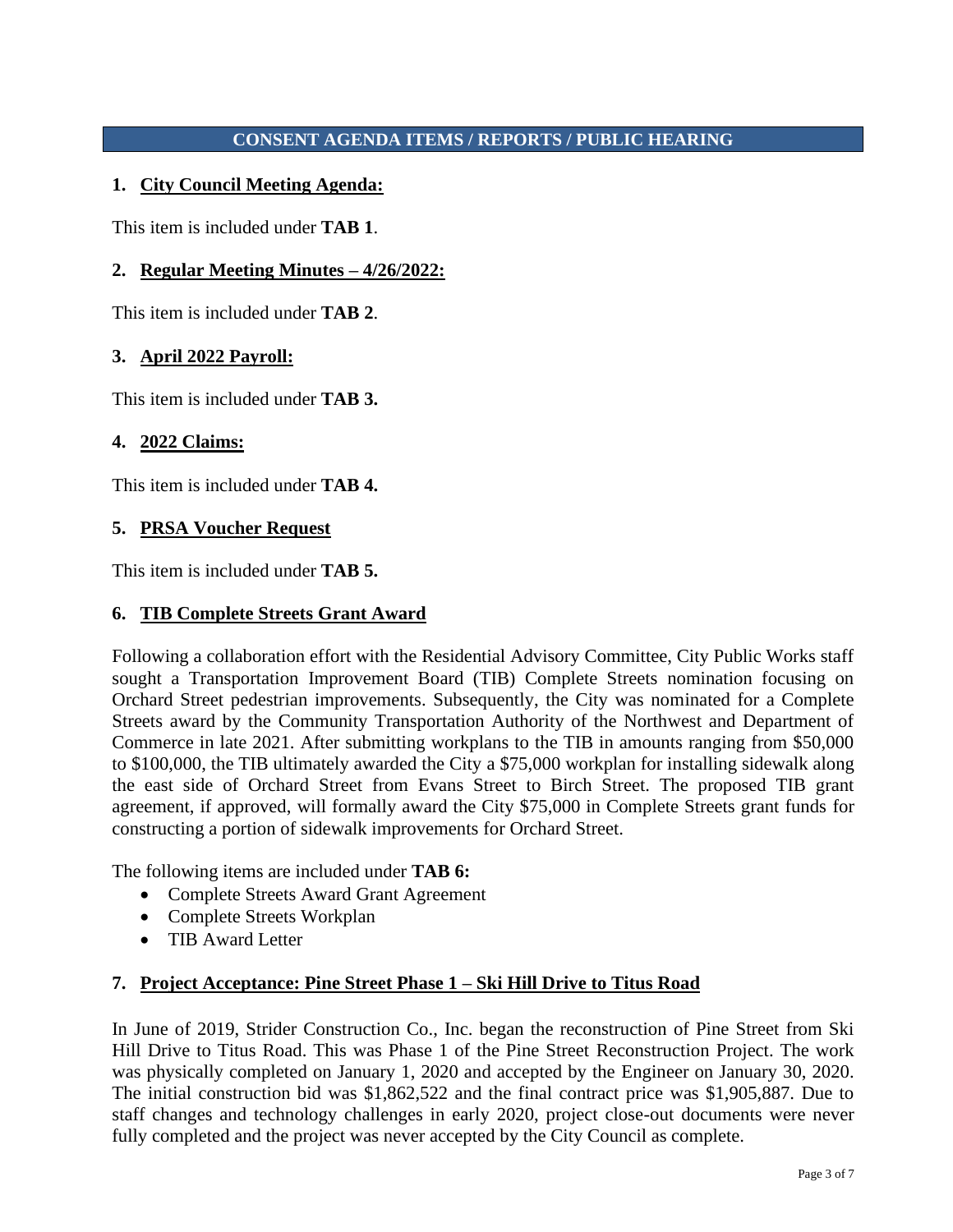City Staff has been working closely with WSDOT Staff to file the appropriate documents in order to close out this project. The City has received verification letters from WA State Labor & Industries (L&I), Employment Security Department (ESD), and Department of Revenue (DOR) stating that those agencies have received all required payments from the contractor. As a housekeeping item, the Leavenworth City Council is being asked to accept this project as complete.

The following item is included under **TAB 7:**

• Final Contract Voucher Certificate

#### **8. Special Use Permit – Noise: Alpine Lakes Elementary School**

The City Council is being asked to consider approval of a noise variance for Alpine Lakes Elementary School on May 27, 2022, from 8:45 AM  $-$  10:30 AM for their Annual Jog-a-Thon. The request is to use a microphone, speakers, and play music during this event for the elementary students.

The following items are included under **TAB 8:**

- Compliance Analysis
- Exhibit A Letter of Request
- Exhibit B Special Use Permit for Noise

## **9. Professional Services Agreement - AHBL Inc. – Urban Growth Area Analysis**

The City Council is being asked to proceed with authorizes the Mayor to sign the professional services agreement with AHBL for review and analysis of the Urban Growth Area with a not to exceed amount of \$37,500 that will come from General Fund dollars.

The following item is included under **TAB 9:**

• Professional Services Agreement

## **SUPPLEMENTAL COUNCIL AGENDA**

#### **10. Resolution 07-2022 – Six-Year Transportation Improvement Plan**

The City Council is being asked to consider approval of Resolution No. 07-2022, which is the City of Leavenworth Six-Year Transportation Improvement Plan (TIP) 2023-2028. A public hearing on the Six-Year TIP is being held prior to approval of the final document. The City Council reviewed the TIP at the April 12, 2022 Study Session meeting and was asked to review the document for any additional recommended changes; no changes have been requested.

The City utilizes an alternative format that is more user friendly than the Washington State Department of Transportation (WSDOT) format. Once the City Council has approved the amended Six-Year TIP for 2023-2028, the amended City TIP projects will be entered into the WSDOT format for submission to WSDOT for inclusion on the State Transportation Improvement Plan (STIP). The STIP is a planning document used by the State of Washington; projects that have qualified for state/federal funding or will be considered for state/federal funding need to be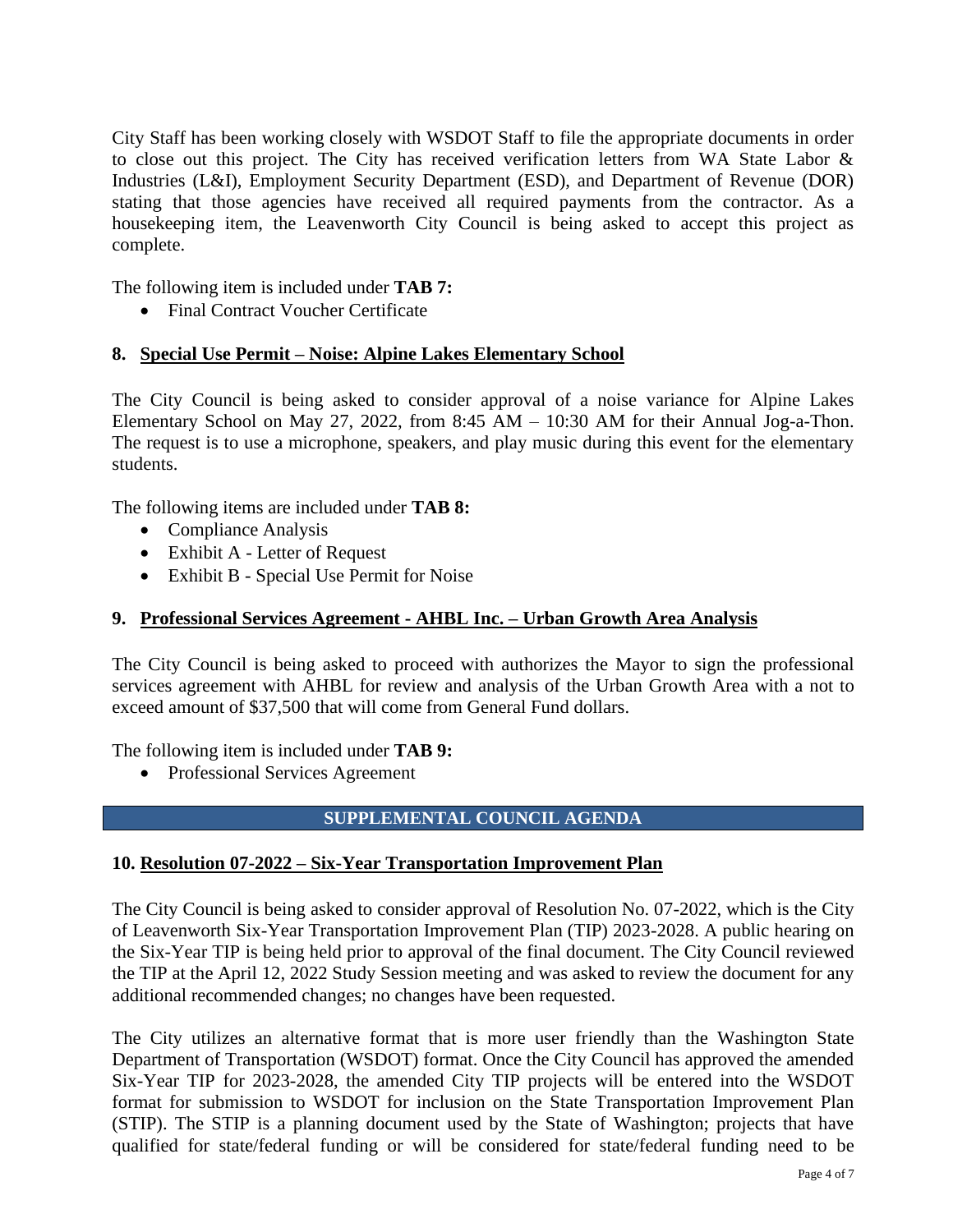identified in the STIP document. The City has the ability to amend the TIP at a later date should another project be identified that the City might consider in a grant program.

The following items are included under **TAB 10:**

- Resolution 07-2022 Amending the Six-Year Transportation Improvement Plan
- Exhibit  $A List$  of Projects
	- *The Leavenworth City Council moves to approve Resolution No. 07-2022 amending the 2023 – 2028 Transportation Improvement Plan.*

#### **11. Resolution 08-2022 – Confirming NIMS Adoption**

The City Council is being asked to approve Resolution No. 08-2022, which will confirm the adoption of the National Incident Management System (NIMS) for the City of Leavenworth. NIMS is a program developed by the Department of Homeland Security, which would provide a consistent nationwide approach for Federal, State, local, and tribal governments to work together more efficiently and effectively to prevent, prepare for, respond to, and recover from domestic incidents, regardless of cause, size, or complexity.

Resolution No. 08-2022 confirms that NIMS is the standard for incident management in the City of Leavenworth, which was first put into place by Mayoral Proclamation No. 2005-001. Additionally, this Resolution establishes a training policy for all public officials and City employees responsible for emergency management, and confirms that training will be updated annually.

The following item is included under **TAB 11:**

- Resolution 08-2022
	- *The Leavenworth City Council moves to approve Resolution No. 08-2022 confirming adoption of the National Incident Management System for the City of Leavenworth.*

# **12. 14th Street Project – TD&H Supplemental Agreement #3**

The City Council is being asked to approve Consultant Supplemental Agreement No. 3 with TD&H Engineering (TD&H) in the amount of \$31,432.00 for construction administration services associated with the 14<sup>th</sup> Street Rehabilitation project.

On July 14, 2020, the Leavenworth City Council approved and authorized the Mayor to execute a Consultant Agreement with TD&H Engineering (TD&H) in the amount of \$39,191.57 for providing engineering services associated with the Transportation Improvement Board (TIB) funded 14<sup>th</sup> Street Rehabilitation Project. The scope of the project includes rehabilitating 14<sup>th</sup> Street from Front Street to Commercial Street, constructing new sidewalk along the west side of 14<sup>th</sup> Street, and replacing approximately 200 ft of deficient water main. Supplemental Agreement No. 1, which authorized TD&H to proceed with the water main design, was approved by City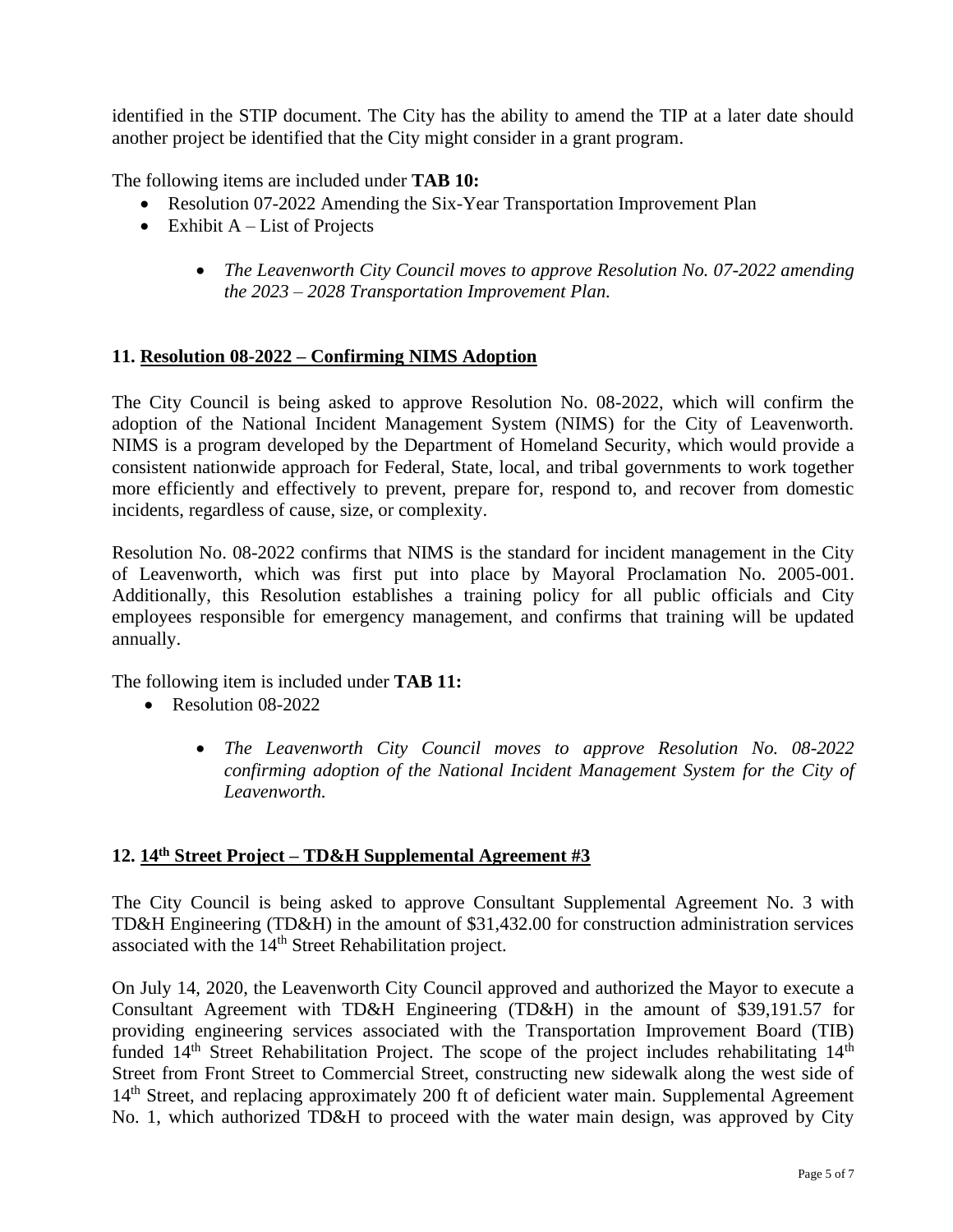Council on October 12, 2021. Supplemental Agreement No. 2 associated with pursuing geotechnical investigations was approved by City Council on November 9, 2021.

Proposed Consultant Supplemental Agreement No. 3 allows TD&H to perform construction administration services, which includes:

- Project management
- Requests for information (RFI) responses
- Pay application development and review
- Change order review
- Punchlist and closeout with TIB

The fee associated with Supplemental Agreement No. 3 is \$31,432.00 and establishes a new total not to exceed amount of \$93,423.57. Fees associated with Supplemental Agreement No. 3 will be reimbursed by the TIB at the rate of 95%.

The following item is included under **TAB 12:**

- Consultant Supplemental Agreement No. 3 TD&H Engineering
	- *The Leavenworth City Council moves to approve and authorizes the Mayor to sign Consultant Supplemental Agreement No. 3 with TD&H Engineering, Inc. for the 14th Street Rehabilitation Project in the amount of \$31,432.00, establishing a new total not to exceed amount of \$93,423.57.*

## **13. 14th Street Project – RH2 Engineering Construction Inspection Services PSA**

The City Council is being asked to approve a Professional Services Agreement (PSA) with RH2 Engineering, Inc.  $(RH2)$  for construction inspection services associated with the  $14<sup>th</sup>$  Street Reconstruction project – Commercial Street to Front Street. RH2 would be tasked with the following:

- Provide construction observation
- Assist with construction contract administration services
- Assist, if needed, with requests for information
- Provide construction documents; track working days, pay estimates, completion letters
- Provide construction records and final drawings

The compensation paid to RH2 under this agreement shall not exceed \$23,187.

The following item is included under **TAB 13:**

- Professional Services Agreement, including Scope of Work
	- *The Leavenworth City Council moves to approve and authorizes the Mayor to sign the Professional Services Agreement with RH2 Engineering, Inc. for an amount not to exceed \$23,187.*